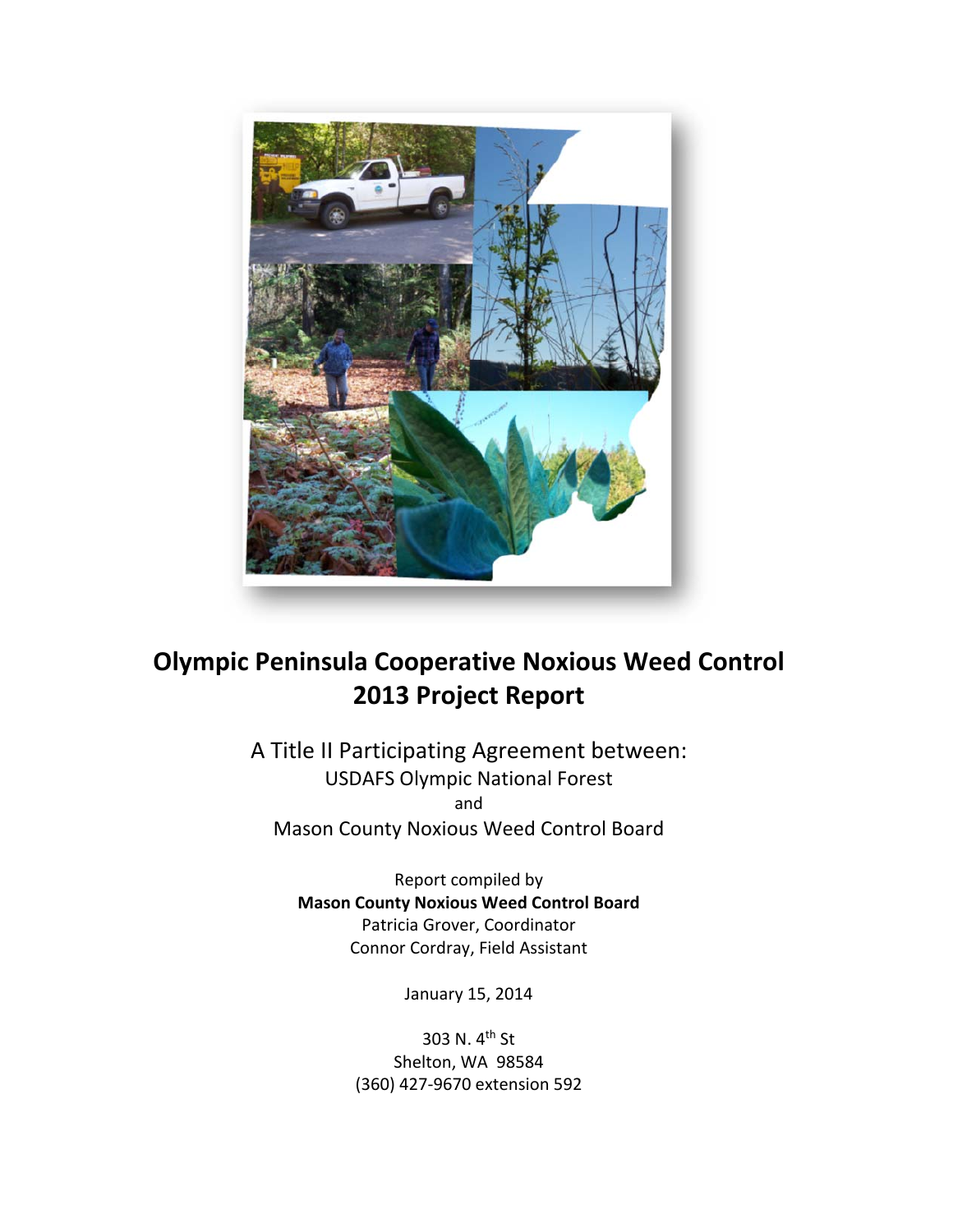## Table of Contents

| <b>Report Recipients</b>                                         | $\overline{2}$ |
|------------------------------------------------------------------|----------------|
| <b>Acknowledgements</b>                                          | 3              |
| <b>Executive Summary</b>                                         | 4              |
| <b>Project Summary</b>                                           | 5              |
| 2013 Mason County Work Plan Maps                                 | 12             |
| <b>Post Season Observations</b>                                  | 23             |
| <b>Recommendations</b>                                           | 28             |
| 2013 Protocols                                                   | 32             |
| Appendix A: Forest Service 2013 Mason County Project List        | 35             |
| <b>Appendix B: Summary of 2013 Project Accomplishments</b>       | 40             |
| <b>Appendix C: Rock Source Surveys and Treatment</b>             | 45             |
| <b>Appendix D: Outreach and Education</b>                        | 46             |
| <b>Appendix E: 2013 Forest Service Treatment Priority List</b>   | 48             |
| Appendix F: Mason County and Washington State Noxious Weed Lists | 49             |
| Appendix G: 2013 Public Notice / Onsite Posting                  | 53             |
| <b>Appendix H: Project Forms</b>                                 | 55             |
| <b>Appendix I: Example of Monitoring Form</b>                    | 62             |
| <b>Appendix J: Calibration Protocol</b>                          | 65             |
| <b>Appendix K: Forest Service Letter of Approval</b>             | 66             |
| Appendix L: Agreements with DOT, DNR and Green Diamond           | 68             |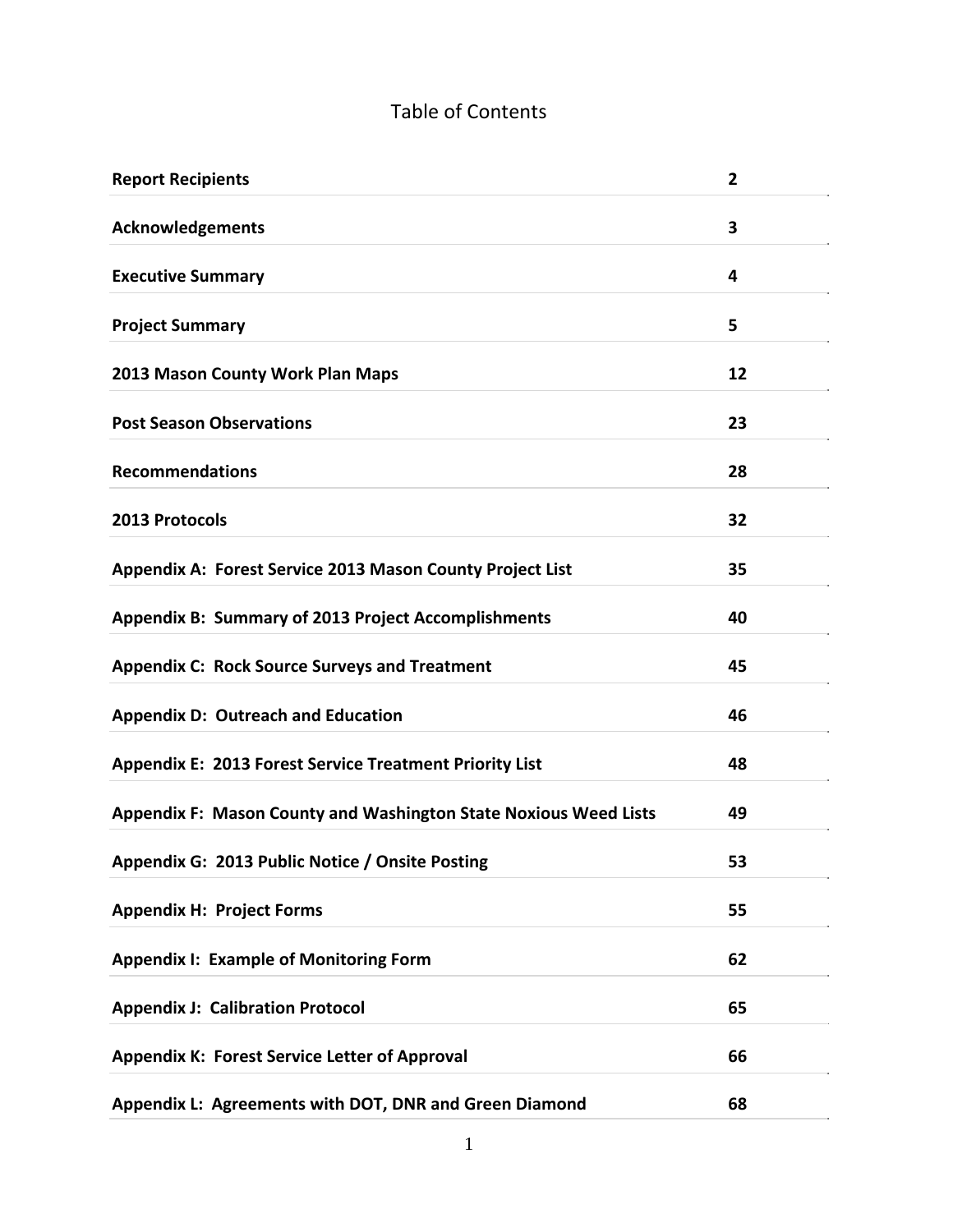## **Report Recipients**

Susan Piper Forest Wildlife Biologist & Botany and Invasive Plant Program Manager Olympic National Forest Supervisor's Office 1835 Black Lake Blvd, SW Olympia, WA 98512

> Cheryl Bartlett Forest Botanist and Invasive Plant Program Manager Olympic National Forest 1835 Black Lake Blvd, SW Olympia, WA 98512

> > Electronic Notification to online link:

Mason County Commissioners Randy Netherlin Tim Sheldon Terri Jeffreys

Mason County Noxious Weed Control Board Members Mark Nelson David Robbins Myrn Stewart Susan F. Baker Robert Simmons

**A copy of this report will be posted to the Mason County WSU Extension website at: http://county.wsu.edu/mason/nrs/noxious/Pages/default.aspx 2013 Report**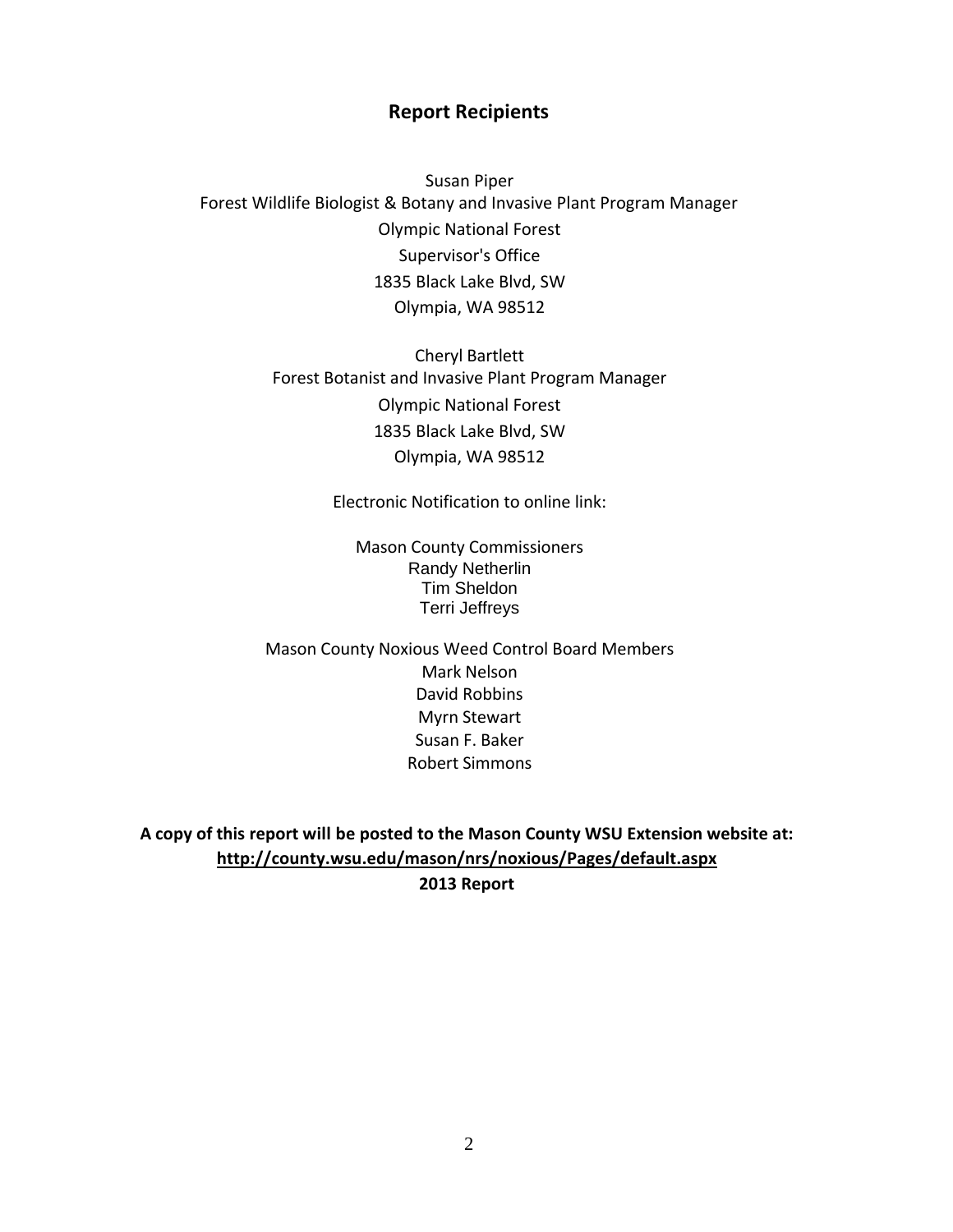## **Acknowledgements**

We'd like to acknowledge the support and cooperation from the following people and organizations. Thanks for your continued efforts in reducing the impacts of invasive plants and noxious weeds on the resources of Mason County!

## **Mason County Noxious Weed Control Board Assistants**

Connor Cordray Ben Judkins

#### **WSU Mason County Extension**

Lisa DeWall Office Manager

### **Olympic National Forest**

Susan Piper Forest Wildlife Biologist & Botany and Invasive Plant Program Manager

> Cheryl Bartlett Forest Botanist and Invasive Plant Program Manager

> > Betsy Howell Wildlife Biologist

#### **Washington Conservation Corps**

Darrell Borden and WCC crew Amber Palmeri‐Miles and PSC crew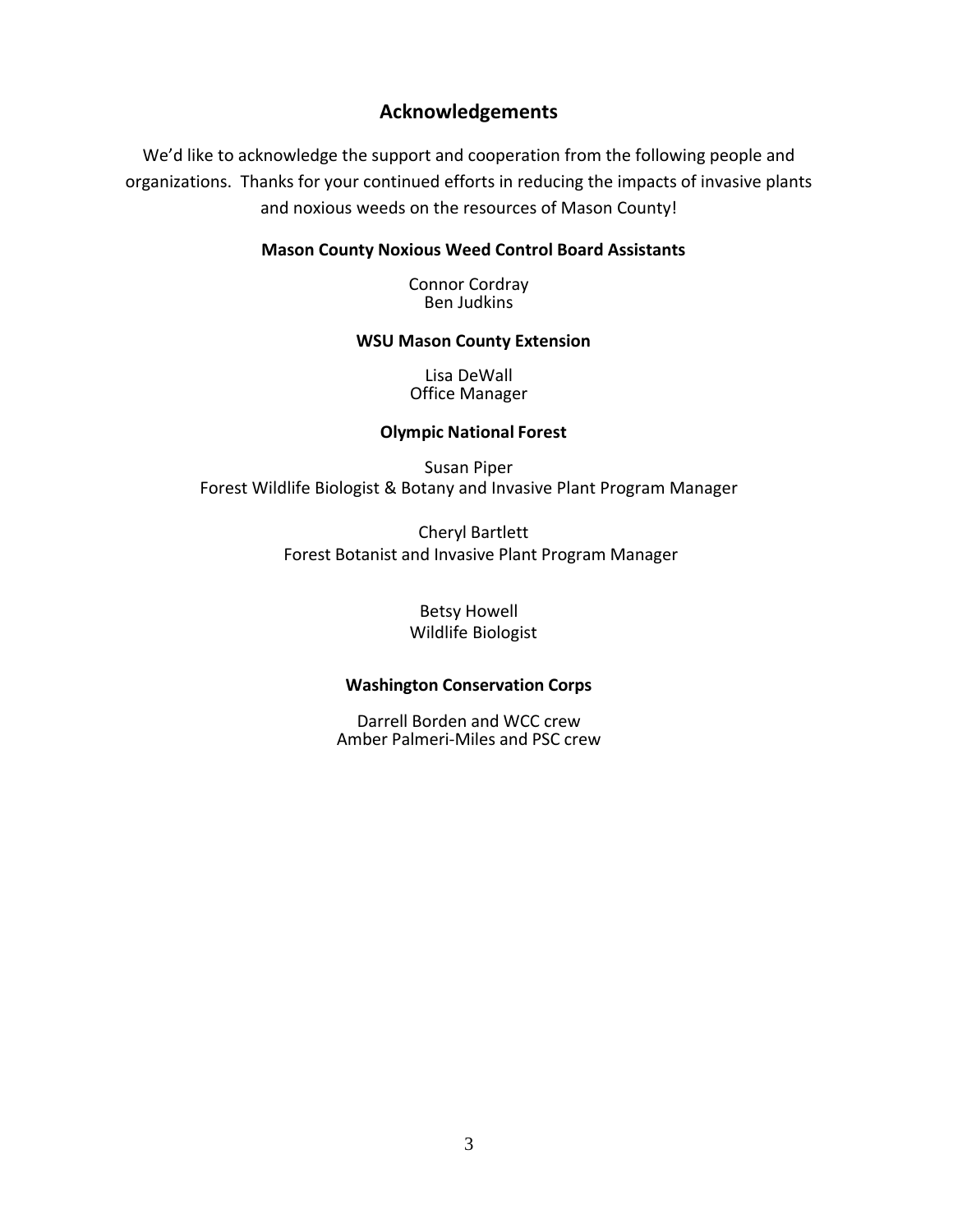#### **EXECUTIVE SUMMARY**

#### **Project Goal:**

Invasive species pose an environmental and economic threat to both Mason County's terrestrial and aquatic ecosystems. With over 127,000 acres of Olympic National Forest land located within the county, this project seeks to strengthen the collaboration between the Olympic National Forest , the Mason County Noxious Weed Control program and other community stakeholders. The ultimate goal of this collaboration is the efficient, effective and coordinated control of invasive plant species across jurisdictional boundaries.

#### **Project Overview:**

Since 2005, Title II funding has supported Mason County and the Mason County Noxious Weed Control Board's (MCNWCB) efforts to develop a Noxious Weed Control program which is responsive to the needs of the Mason County public and collaborative with other agencies and groups. The Mason County Noxious Weed Control Board has been an active participant in the protection of National Forest lands from the threat of invasive plant species. MCNWCB staff has worked to locate and treat noxious and invasive plant infestations on Olympic National Forest lands and on neighboring properties. These efforts strive to control infestations which have the potential to degrade National Forest natural resources. The program continues to deliver education and technical assistance regarding the impacts and control of noxious weeds to residents of, and visitors to, Mason County.

Title II funding has provided employment to several local residents and training opportunities to county staff, partners and volunteers.

#### **2013 Project Goals:**

- Control invasive plants within special project areas.
- **EXECONTROL CONTROL INVERTIST CONTROLLED TEAM** CONTROL CONTROL CONTROL CONTROL CONTROL CONTROL CONTROL CONTROL CONTROL CONTROL CONTROL CONTROL CONTROL CONTROL CONTROL CONTROL CONTROL CONTROL CONTROL CONTROL
- **Control invasive plants in areas planned for future forest management activities.**
- Survey for and treat invasive species in rock sources within the Olympic National Forest.
- Control invasive plants in campgrounds, at trailheads and other heavily-used sites.
- Revisit previously controlled sites and perform necessary follow-up control work.
- Identify and treat new populations utilizing Early Detection and Rapid Response (EDRR).
- **Conduct surveys of and provide technical expertise to privately owned rock sources in Mason County.**
- Build new relationships with other agencies and non-profits in Mason County.

## **2013 Resources:**

- Mason County Noxious Weed Control Board Coordinator ( 20 hours/week, 6.5 months)
- MCNWCB Field Assistants (1 @ 40 hours/week for 6 months; 1 @ 32 hours/week for 3 weeks)
- WCC crew ‐ 1 week
- PSC crew 3.5 months working throughout Mason County

#### **2013 Accomplishments:**

- Treated, either manually or with herbicide, approximately 161 weed-infested acres and repeated treatments on 14 acres.
- Completed and submitted **102** paper accomplishment forms for the Forest Activity Tracking System (FACTS) database and **21** monitoring reports. In addition, site specific notes and recommendations were included for many locations.
- Participated in **4** public events, resulting in nearly **1,100** contacts with Mason County residents or visitors.
- Executed agreements with the Washington State Department of Transportation, Washington State Department of Natural Resources and Green Diamond Resource Company for the purpose of survey for and control of invasive species.
- **Completed annual project report.**

#### **Observations:**

On federal lands, the Mason County Noxious Weed Control Board continues to contribute to the implementation of the Olympic National Forest's Integrated Weed Management Program as adopted in the 2008 Final Environmental Impact Statement.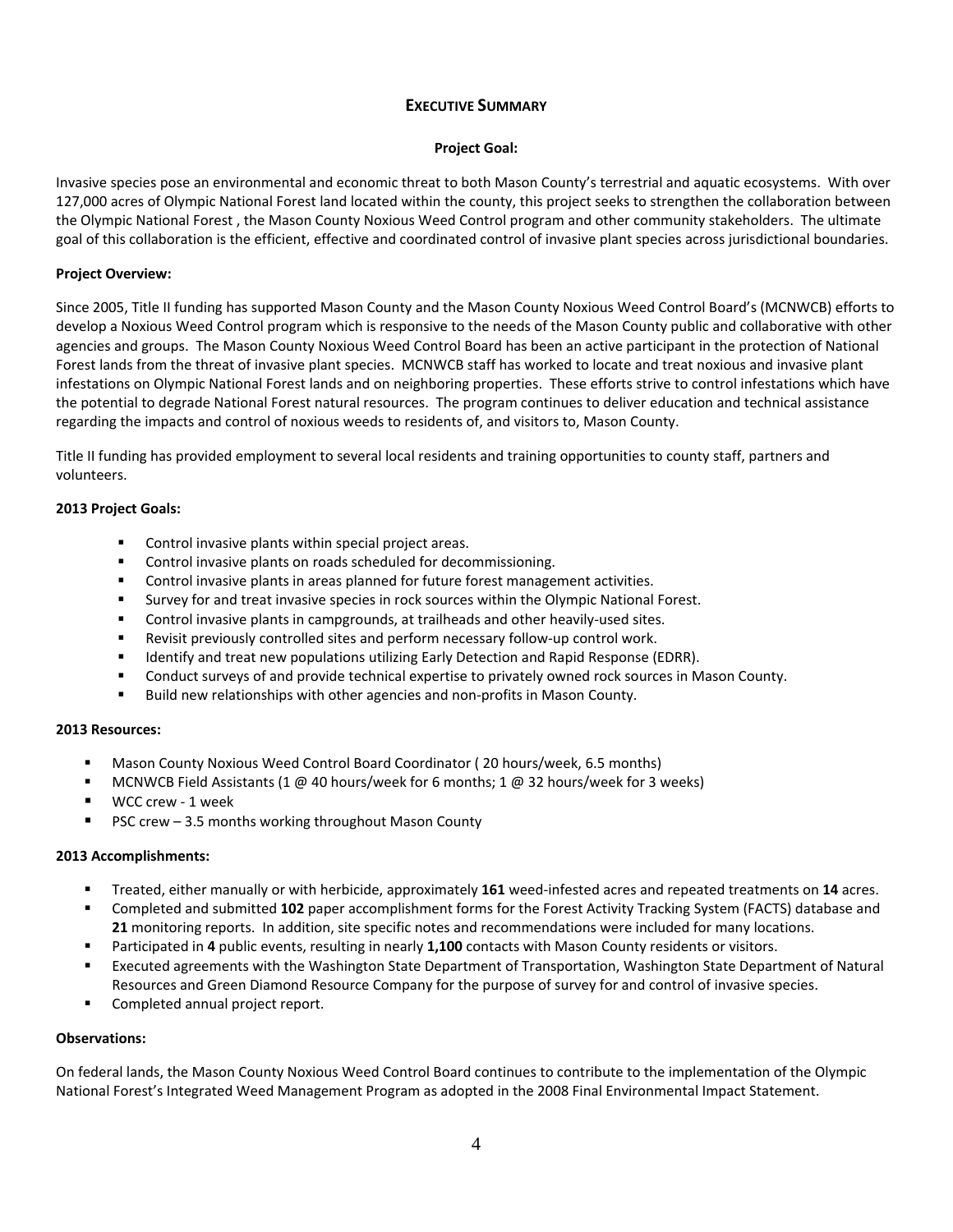## **PROJECT SUMMARY**

## **Project Goal**

Invasive species pose an environmental and economic threat to both Mason County's terrestrial and aquatic ecosystems. With over 127,000 acres of Olympic National Forest land located within the county, this project seeks to strengthen the collaboration between the Olympic National Forest , the Mason County Noxious Weed Control program and other community stakeholders. The ultimate goal of this collaboration is the efficient, effective and coordinated control of invasive plant species across jurisdictional boundaries within Mason County.

Public education and awareness continue to be key elements of Mason County's Noxious Weed Control program which seeks to protect the resources of Mason County from the harmful effects of invasive plants through an integrated approach that emphasizes prevention, early detection, and rapid response or treatment (EDRR).

## **Project Overview**

Since 2005, Title II funding has afforded Mason County and the Mason County Noxious Weed Control Board (MCNWCB) the opportunity to develop a Noxious Weed Control program which is responsive to the needs of the Mason County public and collaborative with other agencies and groups. Title II of the Secure Rural Schools Act was designed, in part, to promote cooperation and collaboration between federal and local governments. This Title II funding has been instrumental in the development of the Mason County Noxious Weed program and the treatment of noxious weeds on or adjacent to National Forest lands. Funding from these agreements has provided for public education and outreach at multiple county events, surveying and monitoring of noxious weed infestations adjacent to Forest Service lands, and has initiated the process of seeking landowner compliance with RCW 17.10.

Title II funding continues to provide employment to several local residents and training opportunities to county staff, partners, and volunteers.

Extensive invasive plant survey work took place on National Forest lands in the mid 1990's. This work became the foundation of the *Olympic National Forest Final Environmental Impact Statement and Record of Decision Beyond Prevention: Site‐Specific Invasive Plant Treatment Project* (March 17, 2008). This analysis incorporated the best available science related to invasive plant management on National Forest system lands and is tiered to the *Pacific Northwest Invasive Plant Program Final Environmental Impact Statement* (R6 2005 FEIS). County Weed Boards, a forest service crew and a WCC crew are now actively involved with treatments prescribed by Olympic National Forest personnel, with control priorities based on a matrix of criteria which includes ecological impact, new infestations of aggressive species,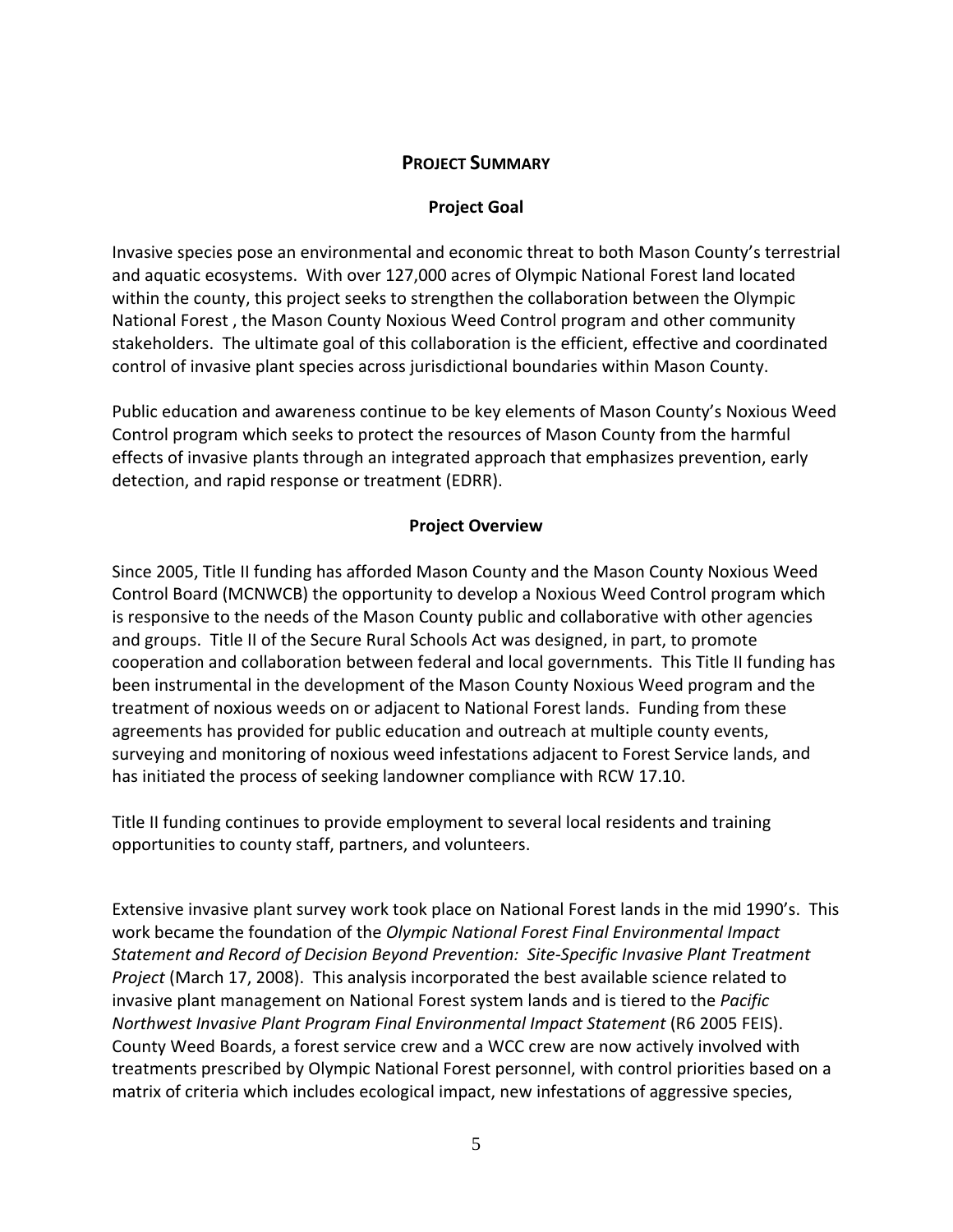treatment in areas of high public use and infestation potential (e.g. parking lots, campgrounds, trailheads, horse camps, gravel pits), and containment/control of existing large infestations of species with focus on boundaries of infestation. For known sites, the emphasis is on controlling high priority noxious weeds (Appendix E) in areas with high potential to spread, such as rock sources or campgrounds, or in particularly fragile, sensitive environments such as Botanical Areas.

On non‐Forest Service lands, which may include other federal lands, state, county and private lands, the emphasis continues to be in areas where uncontrolled noxious weed populations are spreading and hindering coordinated control activities. The Mason County Weed Board provides a link to private landowners whose weeds threaten federal lands. Program goals include public education, monitoring infested sites, surveying for new noxious weed infestations, seeking both private and public landowner compliance with RCW 17.10 and WAC 16-750 and assisting other public agencies with their efforts to control noxious weeds.

Work has been accomplished by various individuals and crews. This has included the Mason County Noxious Weed Control Board coordinator and assistants, all working part‐time through funding available through this agreement. In addition, the Washington Conservation Corps (WCC) crews under the direction of Mason County Noxious Weed Control Board personnel have been instrumental in achieving program goals.